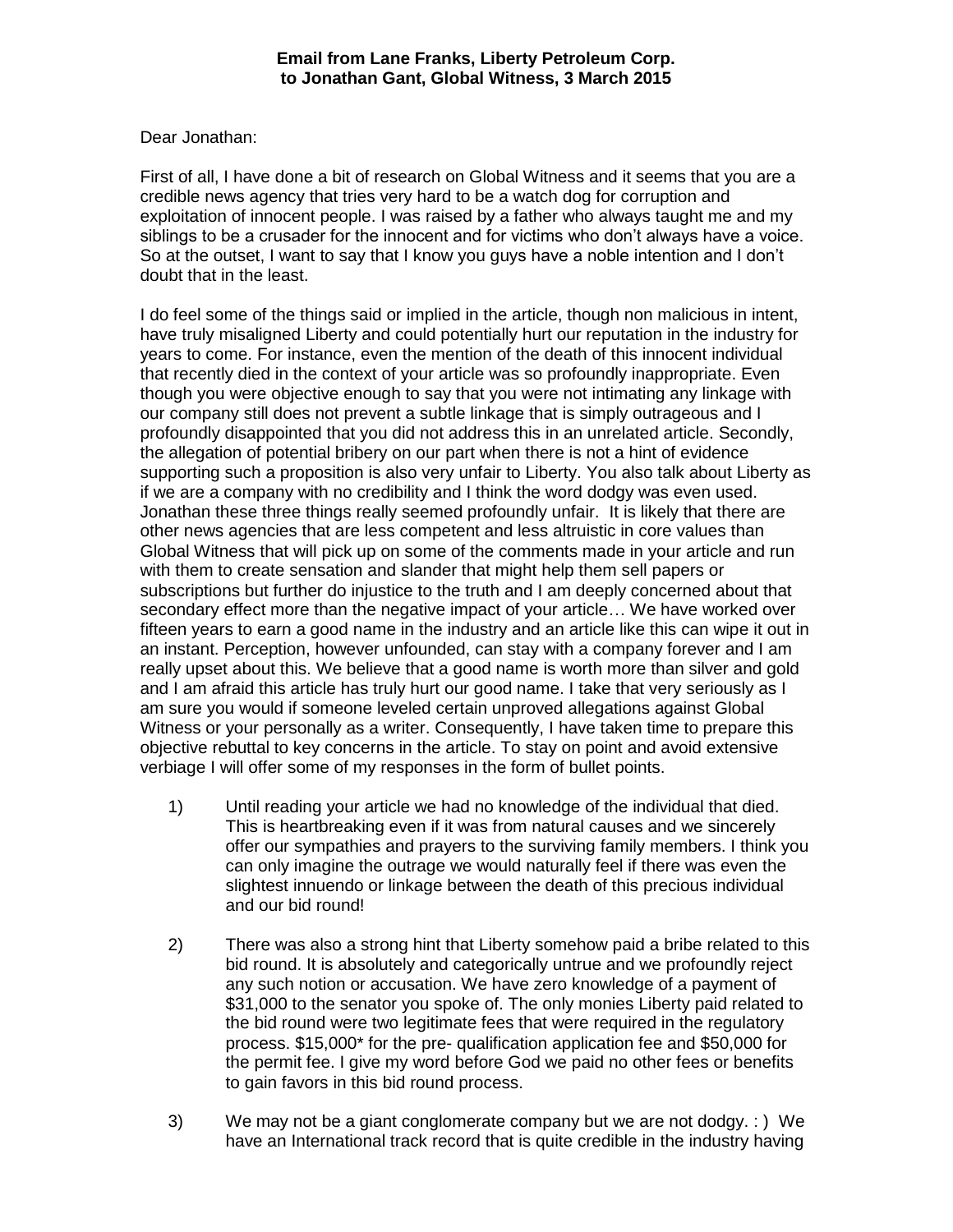received over fifteen different PSC/Permit awards since our inception. We can also humbly but fairly claim and prove we have never defaulted on any work program as of yet. We have a credible history related to the exploration and development of those blocks. We have traditionally facilitated the development of these many blocks through farmin negotiations. That is where we give up a portion of our equity to a larger company in exchange for their funding and operatorship of those blocks. This is a common industry practice. Many of the giant companies bring in joint venture partners to spread risk themselves. Although completely independent, we have worked with partners such as Conoco, Apache, BHP and others. We are known in the industry as an honest and credible exploration company even though I might add that we have never once been accused of any FCPA violation until now. This continues to grieve my spirit.

- 4) I also offer a correction. Liberty Petroleum Corporation Liberia ll (the legal corporate entity that applied for the block has only two shareholders which are myself and Travis Franks) The other Liberty corporation you referred to has zero ownership in LB-16.It is almost exclusively focused in Australia.
- 5) I feel it also relevant to point out that we truly care about the people of Liberia. Although I have never met the honorable Madam Sir leaf, I was privileged to attend her second Inauguration years ago and I was deeply stirred by her inspirational speech. She seemed to truly care about the people of Liberia and the principles of opportunity for all, including women. We see Liberia as a shining light in Africa that is trying to model many of the values of freedom of our founding fathers in America who believed so profoundly in "One Nation Under God, Indivisible and with Liberty and Justice for all." We know Liberia is not a perfect country but we can honestly say all your leaders we have interfaced with, particularly those associated with NOCAL, have been warm, professional and full of absolute integrity in all of their dealings with us. We truly believe they have tried to conduct themselves as it relates to this bid round in a way that the citizens and leaders of Liberia could be proud of. In fact I think it is important to point out that although our PSC has been ratified by the legislature, NOCAL is holding off on final recommendation to the President to sign our PSC into permanent law and publication into the handbill until certain remaining regulatory requirements on the part of Liberty are met. This world-wide oil price plunge makes it a very definitive challenge to meet some of these requirements and we cannot say with certainty if we are going to meet those guidelines. We will know soon. I suspect some of the other bidding companies are in the same dilemma because of this global oil crisis and that is why progress is slow as to the announcement of award status on the other blocks. Again, I can honestly say NOCAL has held us to a fair regulatory standard and the jury is still out as to whether we will ultimately comply with those last remaining standards. They have made it clear that out of integrity, until Liberty does meet certain remaining conditions precedent, that they simply cannot move forward with final award. That does not sound like the actions of an irresponsible government body to me.

As a closing thought, I just want to say a bit about our company. We are motivated by more important things than just a sole focus on commercial goals. Our company has been quite involved in charitable work in Africa for over ten years. We helped build a Christian school close to Abuja Nigeria where today over 250 little kids continue to get a good education under the leadership of Pastor Johnson Love of Miracle Assembly Church. We recently made a donation to build a protective wall to keep the kids safe from Boko